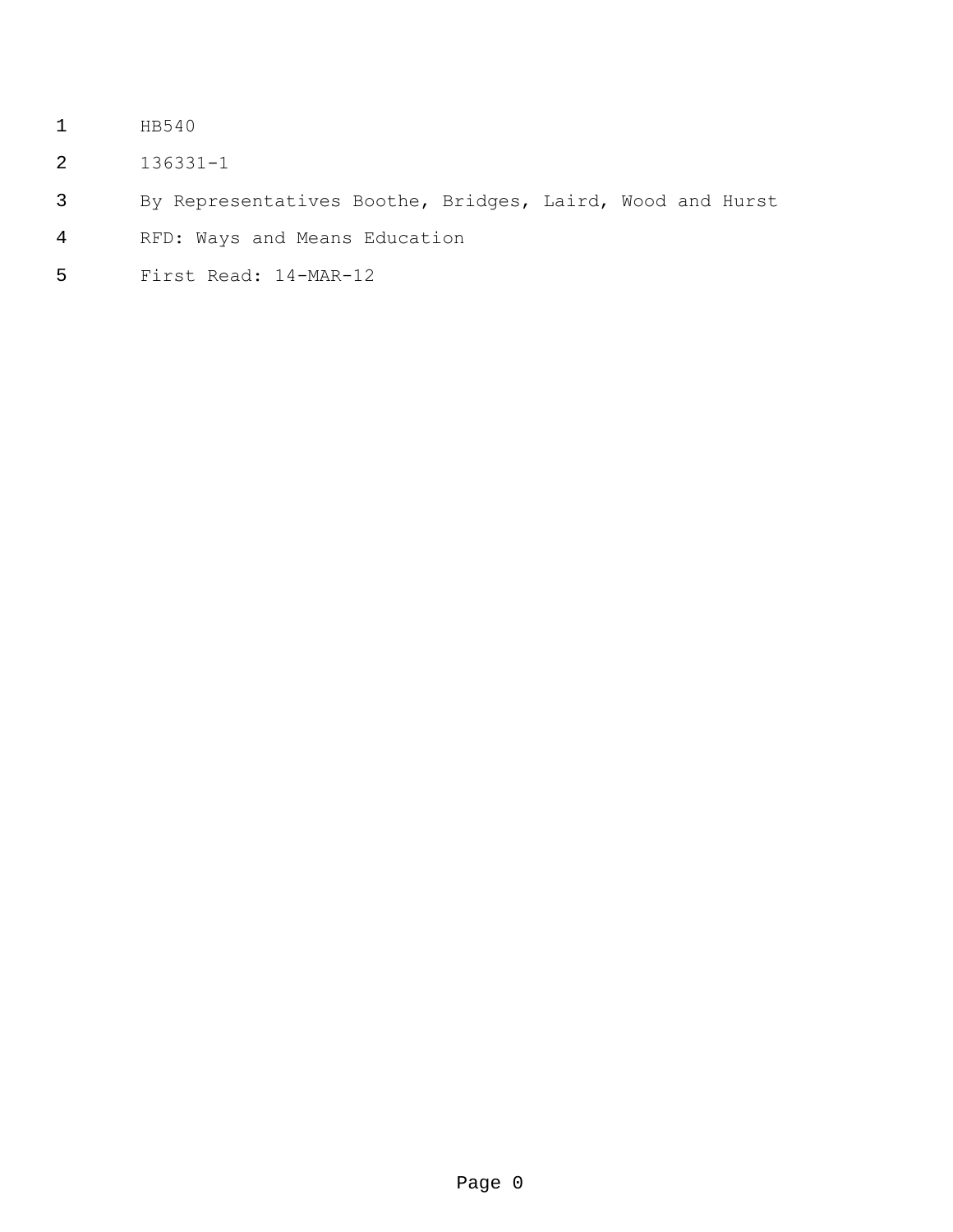| $\mathbf 1$ | 136331-1:n:02/08/2012:LLR/tan LRS2012-811 |                                                                |
|-------------|-------------------------------------------|----------------------------------------------------------------|
| 2           |                                           |                                                                |
| 3           |                                           |                                                                |
| 4           |                                           |                                                                |
| 5           |                                           |                                                                |
| $\epsilon$  |                                           |                                                                |
| 7           |                                           |                                                                |
| 8           | SYNOPSIS:                                 | Under existing law, any taxpayer liable for                    |
| 9           |                                           | the payment of state sales taxes whose average                 |
| 10          |                                           | monthly tax liability was \$1,000 or greater during            |
| 11          |                                           | the preceding calendar year must make estimated                |
| 12          |                                           | monthly payments to the Department of Revenue based            |
| 13          |                                           | on the actual tax liability for the same calendar              |
| 14          |                                           | month of the preceding year.                                   |
| 15          |                                           | This bill would increase the average monthly                   |
| 16          |                                           | tax liability threshold for a taxpayer to be                   |
| 17          |                                           | required to make estimated payments to \$2,500 or              |
| 18          |                                           | greater.                                                       |
| 19          |                                           |                                                                |
| 20          |                                           | A BILL                                                         |
| 21          |                                           | TO BE ENTITLED                                                 |
| 22          |                                           | AN ACT                                                         |
| 23          |                                           |                                                                |
| 24          |                                           | To amend Section 40-23-7, Code of Alabama 1975,                |
| 25          |                                           | regarding the collection of state sales taxes, to increase the |
| 26          |                                           | average monthly tax liability for a taxpayer to be required to |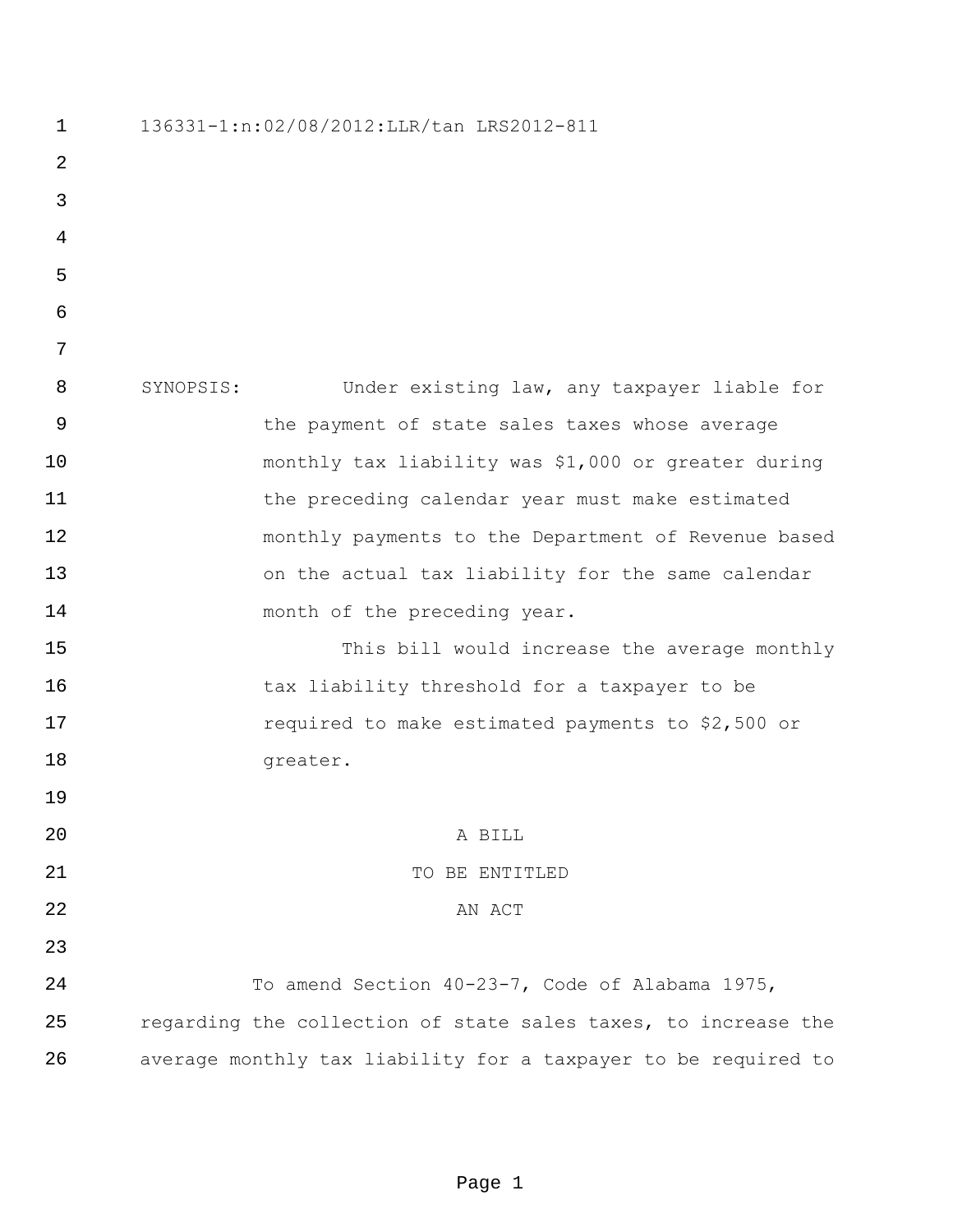make estimated state sales tax payments from \$1,000 or greater to \$2,500 or greater.

BE IT ENACTED BY THE LEGISLATURE OF ALABAMA:

 Section 1. Section 40-23-7, Code of Alabama 1975, is amended to read as follows as follows:

 $6 \text{ } "S40-23-7.$ 

7 The taxes levied under the provisions of this division, except as otherwise provided in subsection (d), shall be due and payable in monthly installments on or before the 20th day of the month next succeeding the month in which the tax accrues.

 "(b) Except as otherwise provided in subsection (d) on or before the 20th day of each month, every person on whom 14 the taxes levied by this division are imposed shall report to the department, on a form prescribed by the department, a true and correct statement showing such information as the department may require, and shall pay to the department the amount of taxes shown to be due.

 "(c) Any taxpayer liable for taxes under the provisions of this division whose average monthly state sales 21 tax liability was one thousand dollars (\$1,000) two thousand 22 five hundred dollars (\$2,500) or greater during the preceding calendar year shall make estimated payments to the department on or before the 20th day of the month in which the liability occurs as follows:

 "(1) The amount of the first estimated payment shall be 66 2/3 percent of the taxpayer's actual tax liability for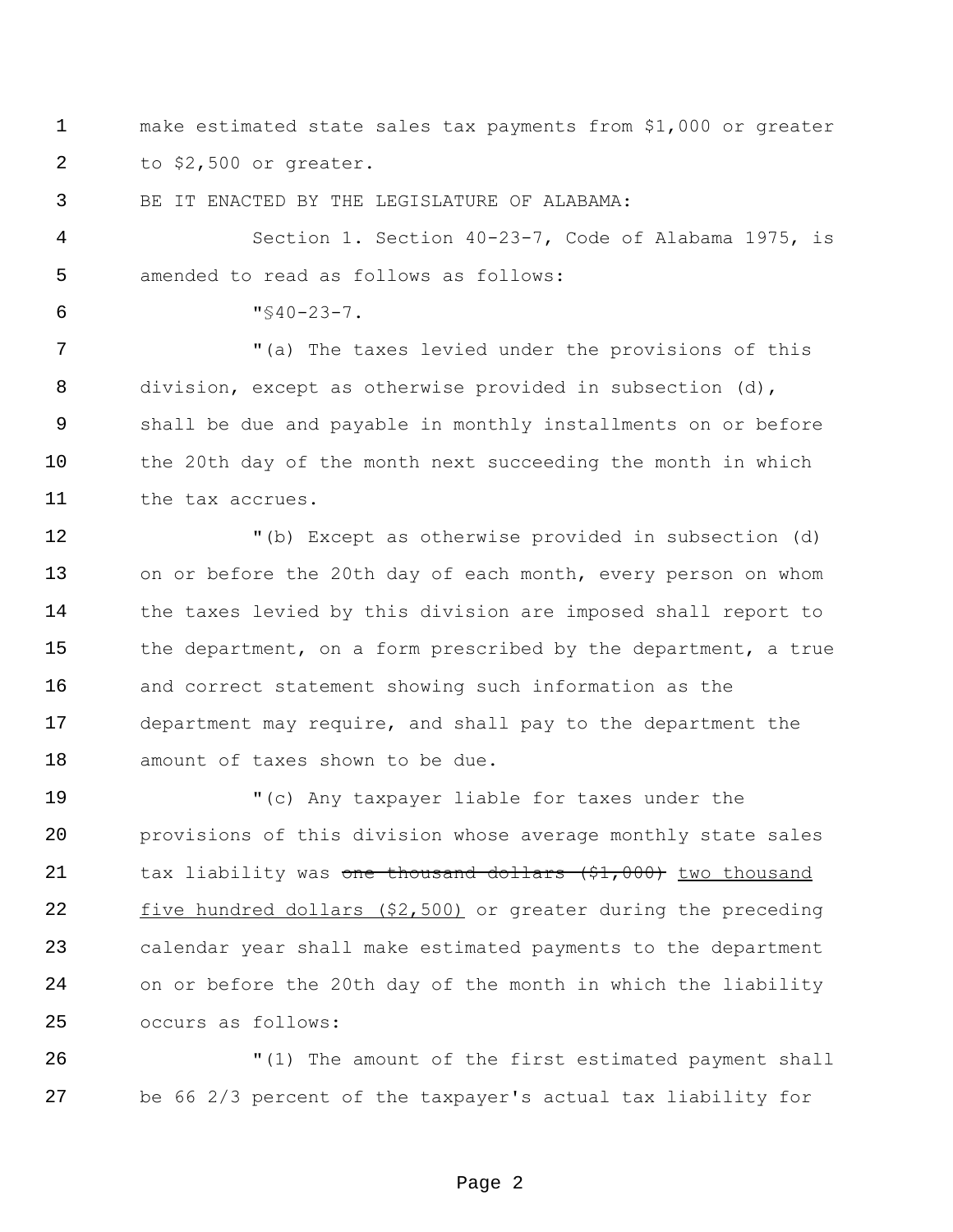the month of October 1983; thereafter the amounts of the payment shall be the lesser of 66 2/3 percent of the taxpayer's actual tax liability for the same calendar month of the preceding year or 66 2/3 percent of the current month's estimated liability.

 "(2) Any outstanding credit or deficit arising from the taxpayer's overpayment or underpayment of his final liability shall be applied to either increase or reduce, as the case may be, that month's final tax liability which shall be reported and paid not later than the 20th day of the month next succeeding the month in which the tax accrues.

 "(3) The provisions of this subsection shall not apply to the provisions of Sections 11-51-180, 11-51-200, 40-12-4, nor to any municipal or county taxes levied by past or future special or local acts of the Legislature.

 "(d) When the total state sales tax for which any person is liable under this division averages less than two hundred dollars (\$200) per month during the preceding calendar year, a quarterly return and remittance in lieu of the monthly returns may be made, by election of the taxpayer to the department, on or before the 20th day of the month next succeeding the end of the quarter for which the tax is due under any rules and regulations as may be prescribed. The election to file quarterly shall be made in writing no later than February 20 of each year and shall be filed with the department. Notwithstanding the above, no state sales tax return shall be due until January 20 of each year unless the

Page 3